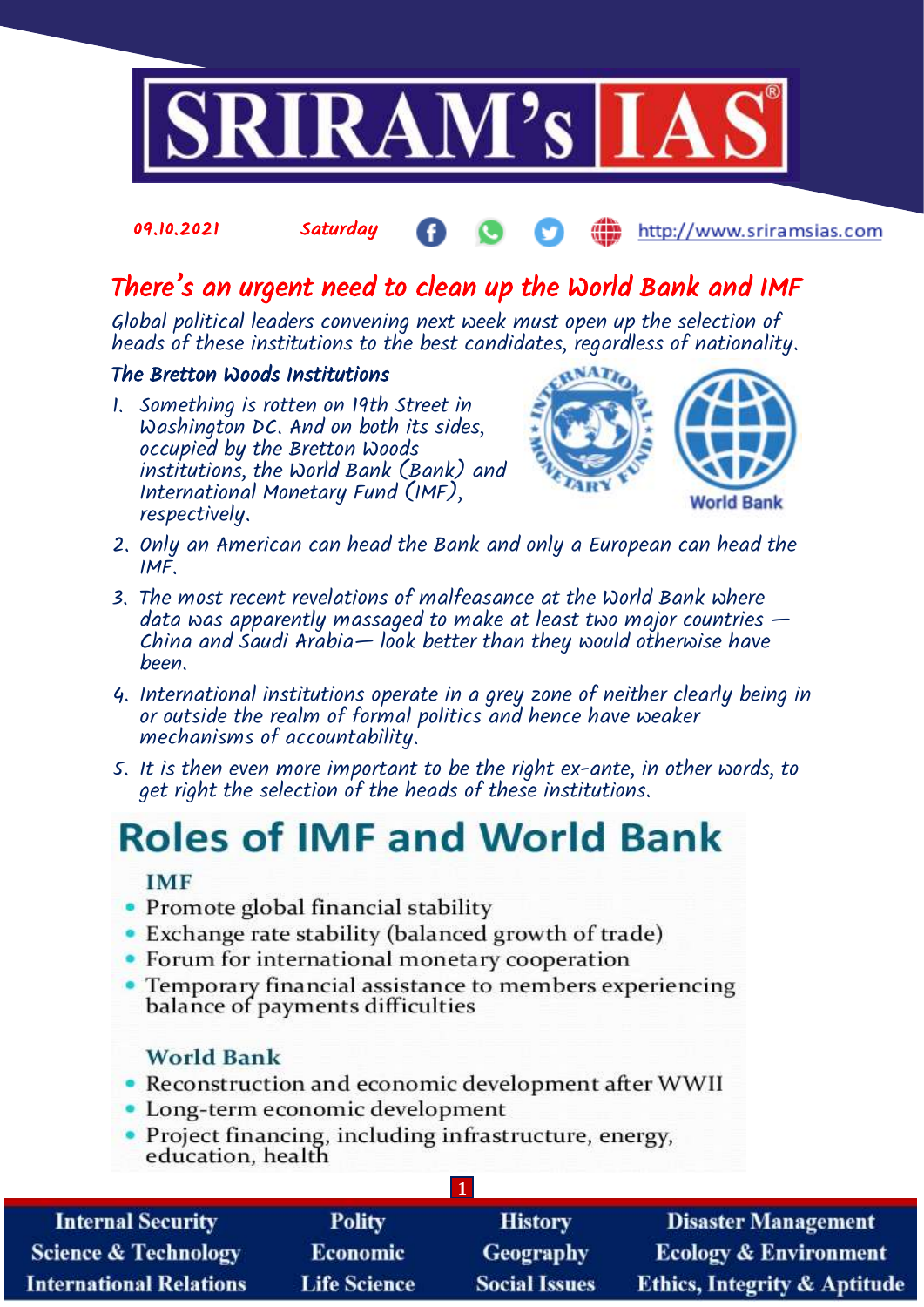

### 09.10.2021

## Saturday

### Æ http://www.sriramsias.com

# **IMF: 3 main functions**

- Surveillance: (economic analysis/advice): appraise each member's exchange rate policies within overall analysis of general economic situation.
	- · Multilateral: World/Regional Economic Outlooks; Global **Financial Stability Report:**
	- Bilateral: Annual assessment (Article IV consultation); financial sector (FSAP); standards and codes.
- Financial assistance: loans to support countries with BoP problems and **low income countries** (concessional loans, Policy Support Instrument, external shocks facility (ESF)).
- Technical assistance: advice/support on technical issues related to macroeconomic policy.

# Purposes of The World Bank

- Granting reconstruction loans to war devastated countries.
- Providing loans to governments for agriculture, irrigation, power, transport, water supply, educations, health etc.
- Promoting foreign investment by guaranteeing loans provided by other organizations.
- Encouraging industrial development of underdeveloped countries by promoting eco-nomic reforms.
- Providing technical, economic and monetary advice to member countries for specific projects.

| <b>Internal Security</b>        | <b>Polity</b>       | <b>History</b>       | <b>Disaster Management</b>              |  |  |  |
|---------------------------------|---------------------|----------------------|-----------------------------------------|--|--|--|
| <b>Science &amp; Technology</b> | <b>Economic</b>     | Geography            | <b>Ecology &amp; Environment</b>        |  |  |  |
| <b>International Relations</b>  | <b>Life Science</b> | <b>Social Issues</b> | <b>Ethics, Integrity &amp; Aptitude</b> |  |  |  |